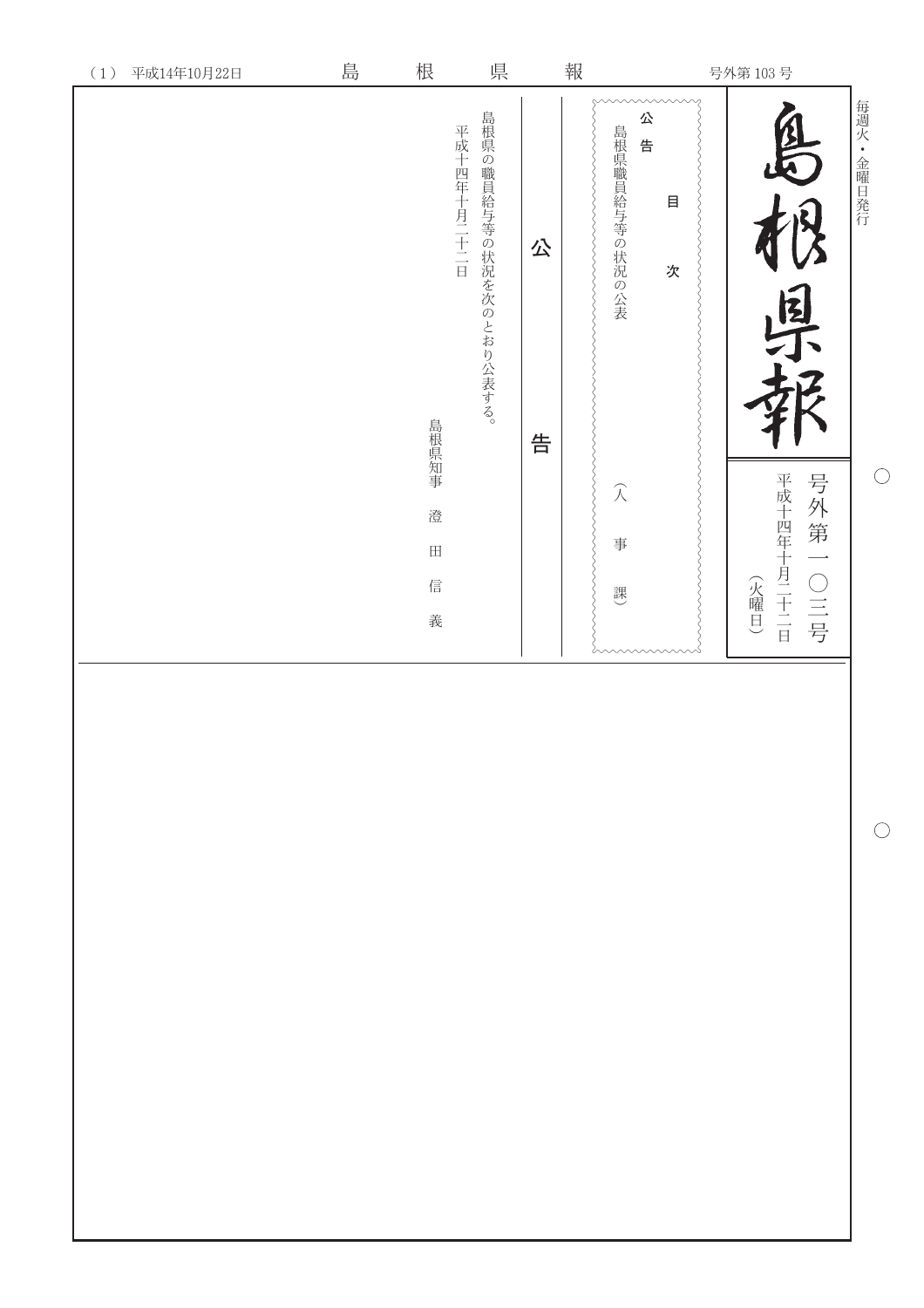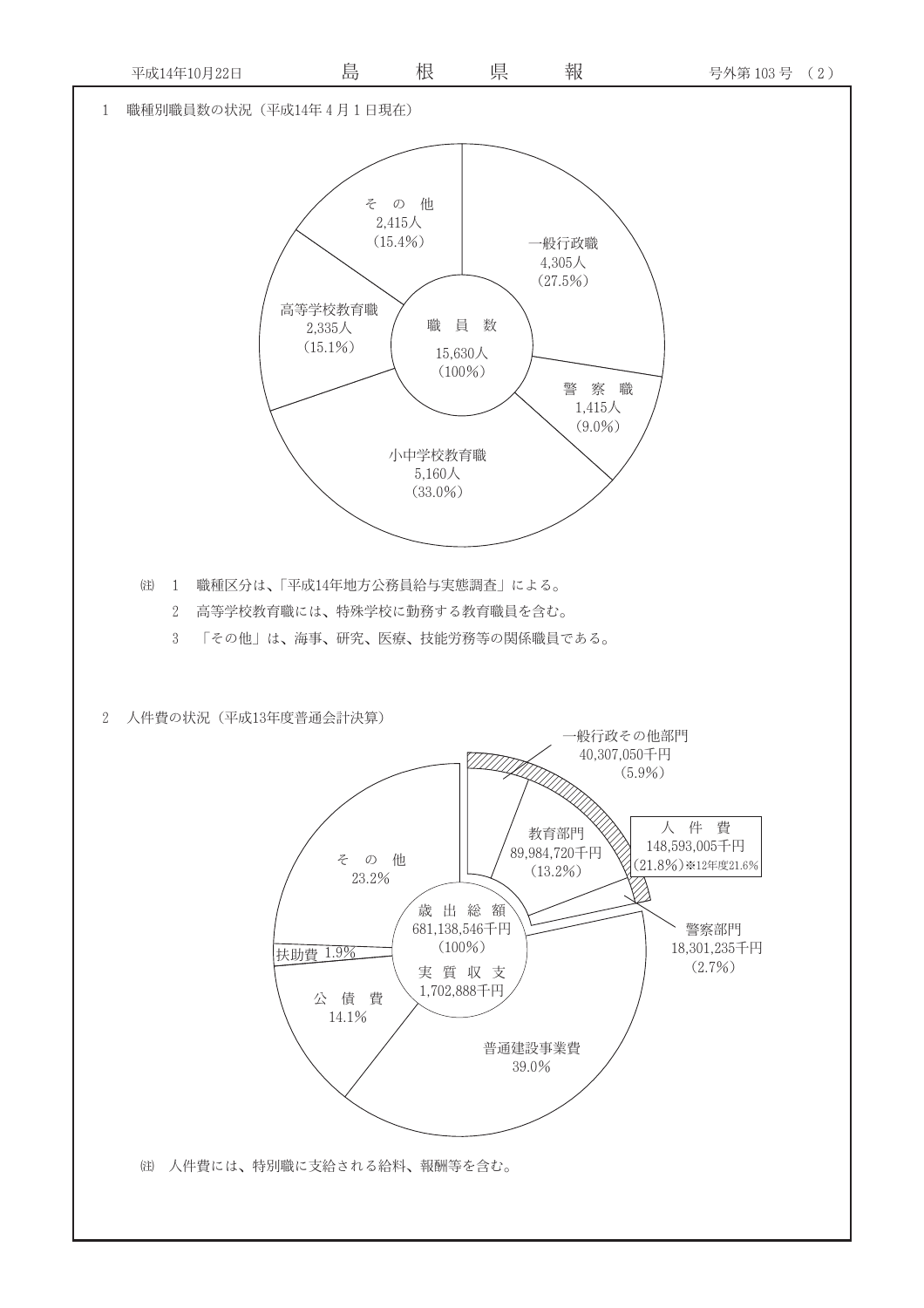県

報

3 職員給与費の状況 (平成14年度普通会計予算)

| 分<br>区 | 職員数    |   |            | 給          | 費<br>与.    |             |    | 一人当たり給与費 |
|--------|--------|---|------------|------------|------------|-------------|----|----------|
|        | A      | 給 | 料          | 職員手当       | 期末·勤勉手当    | 計           | Β  | (B/A)    |
|        |        |   | 千円         | 千円         | 千円         |             | 千円 | 千円       |
| 14年度   | 15.450 |   | 70.111.222 | 12,704,820 | 30,307,864 | 113,123,906 |    | 7,322    |

(注) 1 職員手当には退職手当を含まない。

2 給与費は平成14年度当初予算に計上された額であり、職員数は当初予算の積算の基礎となった人数である。

3 ( )内は、再任用短時間勤務職員であり、外書きである。

4 職員の初任給の状況 (平成14年4月1日現在)

|   |         |   |   |   |        | 島 |         |   | 県<br>根                |        |   |         |   |   | 国                          |
|---|---------|---|---|---|--------|---|---------|---|-----------------------|--------|---|---------|---|---|----------------------------|
|   | 区       |   | 分 |   | 決<br>定 | 初 | 任       | 給 | 採用<br>2年経過日<br>給<br>料 | 决<br>額 | 定 | 初       | 任 | 給 | 採用<br>2年経過日<br>給<br>料<br>額 |
|   | 般行政職    | 大 | 学 | 卒 |        |   | 174,400 | 円 | 188,900               | 円      |   | 174,400 |   | 円 | 円<br>188,900               |
|   |         | 高 | 校 | 卒 |        |   | 141,900 |   | 151,800               |        |   | 141,900 |   |   | 151,800                    |
| 警 | 職<br>察  | 大 | 学 | 卒 |        |   | 202,800 |   | 220,000               |        |   | 202,800 |   |   | 220,000                    |
|   |         | 高 | 校 | 卒 |        |   | 166,900 |   | 181,300               |        |   | 160,200 |   |   | 181,300                    |
|   | 小中学校教育職 | 大 | 学 | 卒 |        |   | 195,300 |   | 210,100               |        |   | 195,300 |   |   | 210,100                    |
|   | 高等学校教育職 | 大 | 学 | 卒 |        |   | 195,300 |   | 210.100               |        |   | 195,300 |   |   | 210,100                    |

5 職員の平均給料月額、平均給与月額及び平均年齢の状況 (平成14年4月1日現在)

| 種<br>職                | 均 年<br>齢<br>平                                                                                                                                                                                                                                                                                                                                                                                       | 平均給料月額    | 平均給与月額    |
|-----------------------|-----------------------------------------------------------------------------------------------------------------------------------------------------------------------------------------------------------------------------------------------------------------------------------------------------------------------------------------------------------------------------------------------------|-----------|-----------|
| 職<br>般<br>政<br>行      | 歳<br>月<br>41<br>5                                                                                                                                                                                                                                                                                                                                                                                   | 357,065 円 | 441,107 円 |
| 警<br>職<br>察           | 歳<br>月<br>43<br>$4\phantom{.0000}\phantom{.0000}\phantom{.0000}\phantom{.0000}\phantom{.0000}\phantom{.0000}\phantom{.0000}\phantom{.0000}\phantom{.0000}\phantom{.0000}\phantom{.0000}\phantom{.0000}\phantom{.0000}\phantom{.0000}\phantom{.0000}\phantom{.0000}\phantom{.0000}\phantom{.0000}\phantom{.0000}\phantom{.0000}\phantom{.0000}\phantom{.0000}\phantom{.0000}\phantom{.0000}\phantom$ | 392,884 円 | 514,649 円 |
| 小中学校教育職               | 歳 4<br>月<br>41                                                                                                                                                                                                                                                                                                                                                                                      | 397,516 円 | 454,118 円 |
| 高等学校教育職               | 歳 1<br>月<br>41                                                                                                                                                                                                                                                                                                                                                                                      | 395,425 円 | 454,430 円 |
| 技<br>労<br>職<br>能<br>務 | 歳 10<br>44<br>月                                                                                                                                                                                                                                                                                                                                                                                     | 344,751 円 | 399,039 円 |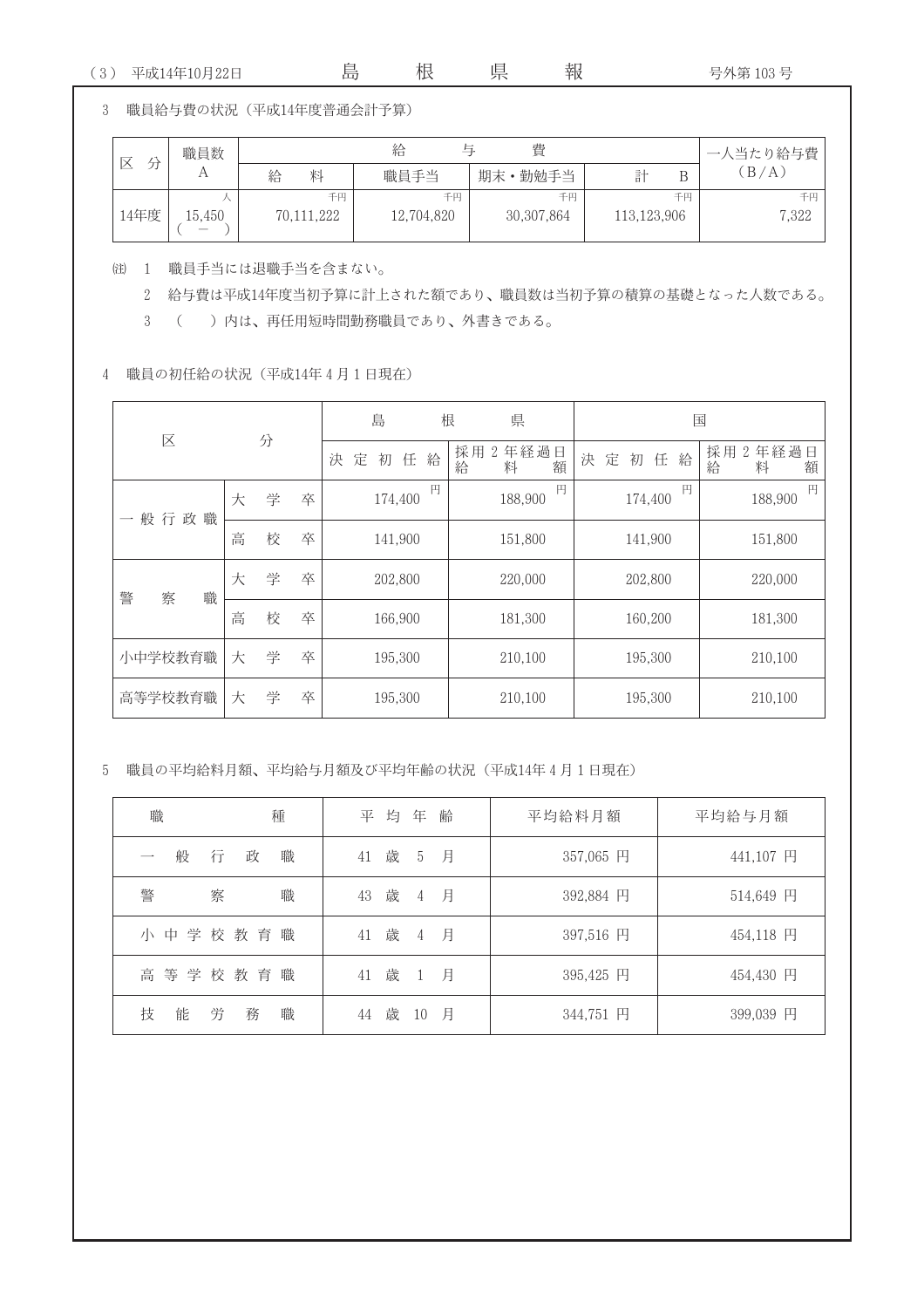6 職員の経験年数別·学歴別平均給料月額の状況 (平成14年4月1日現在)

| 職 種                                      | 経験年数<br>学歴  | 年<br>10      | 年<br>15      | 年<br>20      | 年<br>25      | 年<br>30      |
|------------------------------------------|-------------|--------------|--------------|--------------|--------------|--------------|
| 般行<br>職<br>政<br>$\overline{\phantom{a}}$ | 学<br>卒<br>大 | 円<br>279,194 | 円<br>336,368 | 円<br>398,783 | 円<br>422,906 | 円<br>455,976 |
|                                          | 校<br>高<br>卒 | 219,644      | 277,989      | 341.581      | 397,142      | 424,730      |
| 警<br>察<br>職                              | 大 学<br>卒    | 295,033      | 355,110      | 417,483      | 444,525      | 467,025      |
|                                          | 高<br>校<br>卒 | 258,238      | 321.460      | 364.615      | 419.275      | 443,539      |
| 小中学校教育職                                  | 大 学<br>卒    | 339,239      | 376,102      | 416,266      | 454.730      | 497.295      |
| 高等学校教育職                                  | 学<br>卒<br>大 | 346,415      | 379,714      | 425,729      | 467,047      | 499,426      |
| 技<br>職<br>能<br>労<br>務                    | 高<br>校<br>卒 | 218.225      | 256,042      | 301.727      | 347.177      | 401.318      |

(注) 経験年数とは、卒業後直ちに採用され引き続き勤務している場合は、採用後の年数をいうものである。

7 一般行政職の級別職員数の状況 (平成14年4月1日現在)

| 区 | 分            | 1級                                             | 2級                                               | 3級                                                       | 4級                                                       | 5級                                        | 6級                                          | 7級                                                         | 8級                              | 9級                                               | 10級                                                         | 11級                                              | 計                                        |
|---|--------------|------------------------------------------------|--------------------------------------------------|----------------------------------------------------------|----------------------------------------------------------|-------------------------------------------|---------------------------------------------|------------------------------------------------------------|---------------------------------|--------------------------------------------------|-------------------------------------------------------------|--------------------------------------------------|------------------------------------------|
| 内 | 標準的な職務の<br>容 | 主事<br>技師                                       | 主事<br>技師                                         | 主事<br>技師                                                 | 係長                                                       | 係長                                        | 課長<br>補佐                                    | 課長<br>補佐                                                   | 課長                              | 課長                                               | 次長                                                          | 部長                                               |                                          |
| 職 | 数<br>員       | 人<br>58<br>$\hspace{0.1mm}-\hspace{0.1mm}$     | 人<br>259<br>$\overline{\phantom{a}}$             | 人<br>659<br>$\overline{\phantom{m}}$                     | 人<br>446<br>$\overline{\phantom{m}}$                     | 人<br>500<br>$\overline{\phantom{m}}$      | 人<br>724<br>$\hspace{0.1mm}-\hspace{0.1mm}$ | 人<br>1,147<br>$\hspace{0.1mm}-\hspace{0.1mm}$              | 人<br>373<br>$\hspace{0.1mm}$    | 人<br>68<br>$\overline{\phantom{m}}$              | 人<br>54<br>$\overline{\phantom{m}}$                         | 人<br>17<br>$\overline{\phantom{m}}$              | 人<br>4,305<br>$-$ )                      |
| 構 | 比<br>成       | $\%$<br>1.3<br>$\hspace{0.1mm}-\hspace{0.1mm}$ | $\%$<br>6.0<br>$\hspace{0.1mm}-\hspace{0.1mm}$   | $\frac{0}{0}$<br>15.3<br>$\hspace{0.1mm}-\hspace{0.1mm}$ | $\frac{0}{6}$<br>10.4<br>$\hspace{0.1mm}-\hspace{0.1mm}$ | $\frac{0}{6}$<br>11.6<br>$\hspace{0.1mm}$ | $\%$<br>16.8<br>$\hspace{0.1mm}$            | $\frac{0}{6}$<br>26.6<br>$\hspace{0.1mm}$                  | $\%$<br>8.7<br>$\hspace{0.1mm}$ | $\%$<br>1.6<br>$\overline{\phantom{m}}$          | $\frac{0}{6}$<br>1.3<br>$\overline{\phantom{m}}$            | $\frac{0}{0}$<br>0.4<br>$\overline{\phantom{0}}$ | $\frac{0}{0}$<br>100.0<br>$(-)$          |
|   | 1年前の構成比      | $\frac{0}{6}$<br>1.7<br>$($ $-$                | $\%$<br>6.4<br>$\hspace{0.1cm}$ $\hspace{0.1cm}$ | $\frac{0}{0}$<br>15.5<br>$\hspace{0.1mm}$                | $\frac{0}{6}$<br>10.7<br>$\hspace{0.1mm}-\hspace{0.1mm}$ | $\frac{0}{0}$<br>12.4<br>$\hspace{0.1mm}$ | $\%$<br>17.8<br>$\overline{a}$              | $\frac{0}{0}$<br>24.1<br>$\hspace{0.1mm}$ $\hspace{0.1mm}$ | $\%$<br>8.5<br>$\hspace{0.1mm}$ | $\frac{0}{6}$<br>1.4<br>$\overline{\phantom{m}}$ | $\frac{0}{6}$<br>$1.1\,$<br>$\hspace{0.1mm}-\hspace{0.1mm}$ | $\%$<br>0.4<br>$($ $ )$                          | $\frac{0}{6}$<br>100.0<br>$(-)$          |
|   | 5年前の構成比      | $\%$<br>3.1<br>$($ $-$                         | $\%$<br>11.5<br>$\hspace{0.1mm}-\hspace{0.1mm}$  | $\frac{0}{0}$<br>13.5<br>$\overline{\phantom{m}}$        | $\%$<br>10.4<br>$\overline{\phantom{a}}$                 | $\frac{0}{0}$<br>15.9                     | $\%$<br>19.7<br>$\overline{\phantom{m}}$    | $\frac{0}{6}$<br>16.4                                      | $\frac{0}{0}$<br>7.7            | $\%$<br>0.7<br>$\overline{\phantom{m}}$          | $\frac{0}{6}$<br>0.7<br>$\overbrace{\phantom{123221111}}$   | $\frac{0}{0}$<br>0.4<br>$\overline{\phantom{m}}$ | $\frac{0}{6}$<br>100.0<br>$\overline{a}$ |

(注) 1 職員数は、本県の給与条例に基づく行政職給料表の級区分による職員数である。

2 標準的な職務内容とは、それぞれの級に該当する本庁における代表的な職名を示す。

3 ( )内は、再任用短時間勤務職員であり、外書きである。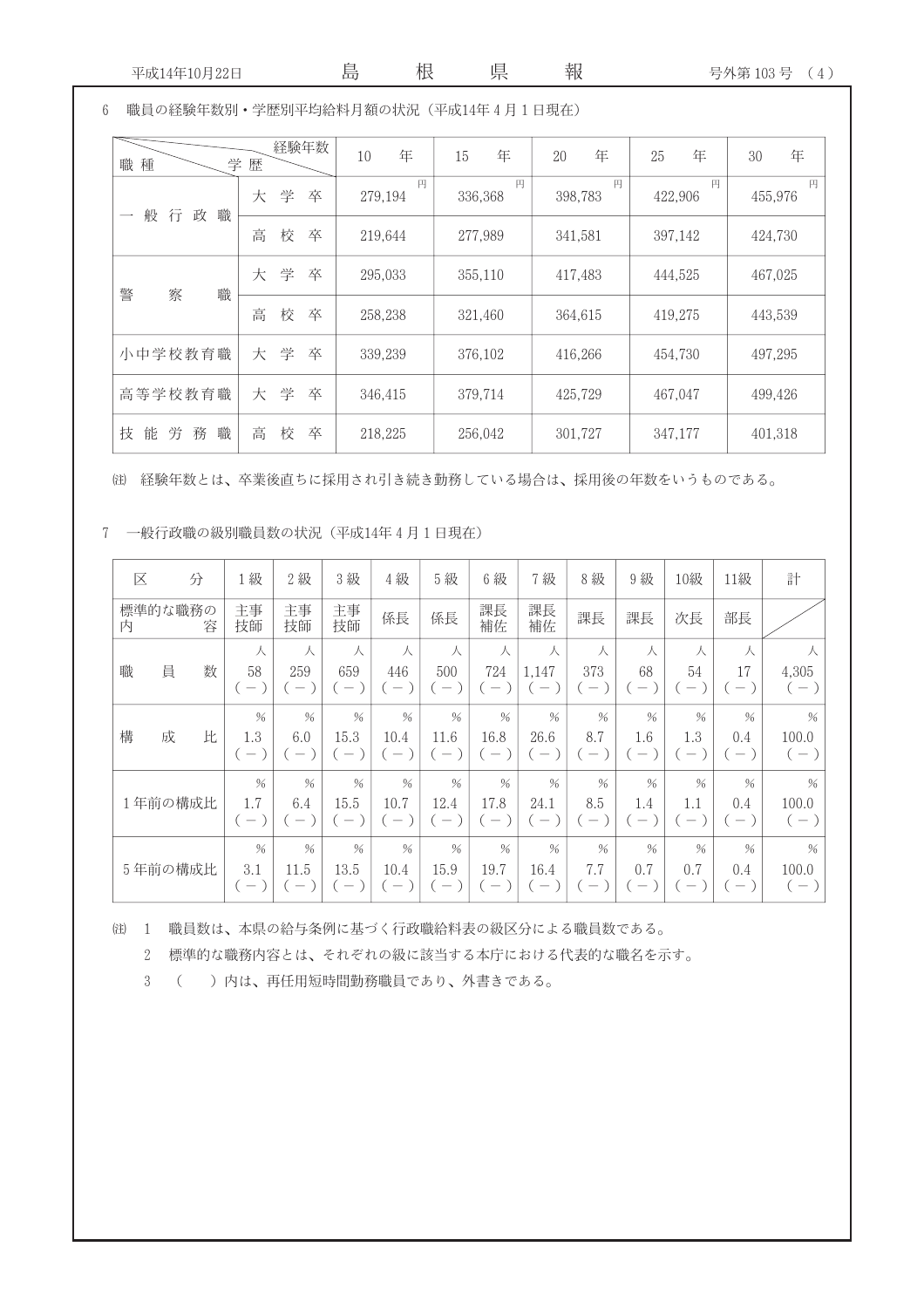## 8 昇給期間短縮の状況

| 区      | 分                                           | 計<br>合                | 般<br>行政<br>職          | 警察職                   | 小中学校<br>教育職           | 高等学校<br>教育職           | 技<br>能<br>労務職         | その他                   |
|--------|---------------------------------------------|-----------------------|-----------------------|-----------------------|-----------------------|-----------------------|-----------------------|-----------------------|
|        | 職<br>員<br>数<br>(A)                          | 人<br>15,735           | 人<br>4,313            | 人<br>1,413            | 人<br>5,205            | 人<br>2,382            | 人<br>512              | 人<br>1,910            |
| 平成13年度 | 普通昇給期間 (12<br>~24月) を短縮し<br>(B)<br>て昇給した職員数 | 人<br>3,356            | 人<br>740              | 人<br>390              | 人<br>1,130            | 人<br>671              | 人<br>97               | 人<br>328              |
|        | 比<br>率<br>(B) / (A)                         | $\frac{0}{6}$<br>21.3 | $\frac{0}{6}$<br>17.2 | $\frac{0}{6}$<br>27.6 | $\frac{0}{6}$<br>21.7 | $\frac{0}{6}$<br>28.2 | $\frac{0}{6}$<br>18.9 | $\frac{0}{6}$<br>17.2 |
|        | 員<br>数<br>職<br>(A)                          | 人<br>15,829           | 人<br>4,331            | 人<br>1,415            | 人<br>5,258            | 人<br>2,408            | 人<br>520              | 人<br>1,897            |
| 平成12年度 | 普通昇給期間 (12<br>~24月) を短縮し<br>(B)<br>て昇給した職員数 | 人<br>3,388            | 人<br>780              | 人<br>321              | 人<br>1,149            | 人<br>730              | 人<br>111              | 人<br>297              |
|        | 比<br>率<br>(B) / (A)                         | $\frac{0}{6}$<br>21.4 | $\frac{0}{6}$<br>18.0 | $\frac{0}{6}$<br>22.7 | $\frac{0}{6}$<br>21.9 | $\frac{0}{6}$<br>30.3 | $\frac{0}{6}$<br>21.3 | $\frac{0}{6}$<br>15.7 |

 $\mathrm{e}$  1 昇給期間を短縮して昇給した職員数には、勤務成績優秀による特別昇給をはじめ、退職時の特別昇給及び 初任給決定に伴う昇給期間の短縮など、すべての昇給期間短縮者が含まれている。

2 「その他」は、海事、研究、医療等の関係職員である。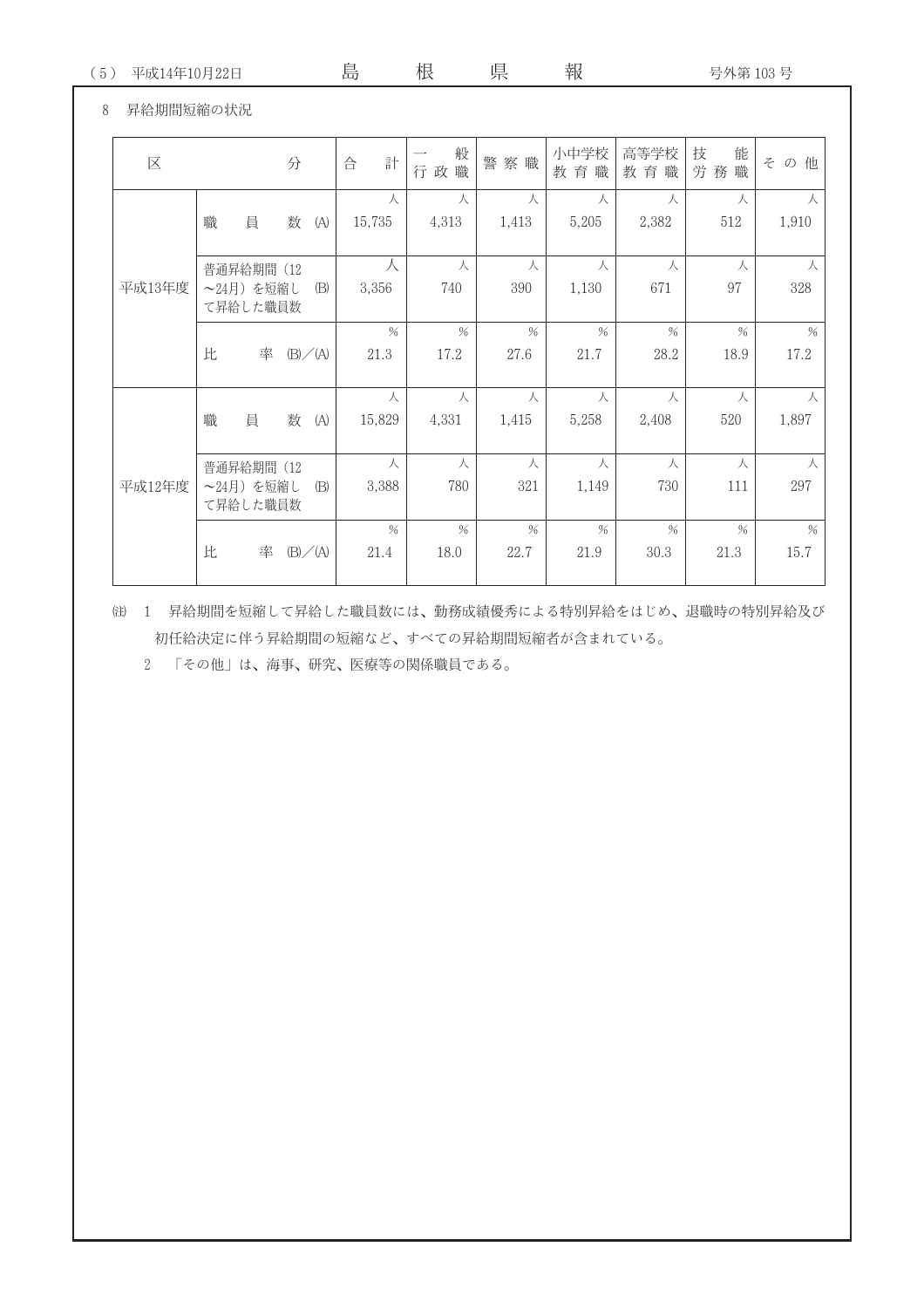島

報

県

9 職員手当の状況

| 区分               | 島                         | 根                  | 県                  |                       | 国                    |                      |
|------------------|---------------------------|--------------------|--------------------|-----------------------|----------------------|----------------------|
|                  | (平成13年度支給割合)              |                    |                    | (平成13年度支給割合)          |                      |                      |
|                  |                           | 期<br>末             | 勤<br>勉             |                       | 期<br>末               | 勤<br>勉               |
|                  | 月<br>期<br>$6\phantom{.}6$ | 1.45月分<br>$(-)$ 月分 | 0.6 月分<br>$(-)$ 月分 | 月<br>期<br>6           | 1.45月分<br>$(0.7)$ 月分 | 0.6 月分<br>$(0.3)$ 月分 |
| 期<br>末<br>· 勤勉手当 | 12<br>月<br>期              | 1.6 月分<br>$(-)$ 月分 | 0.55月分<br>$(-)$ 月分 | 月<br>期<br>12          | 1.55月分<br>$(0.9)$ 月分 | 0.55月分<br>$(0.3)$ 月分 |
|                  | $\mathfrak{Z}$<br>月<br>期  | 0.5 月分<br>$(-)$ 月分 | $(-)$ 月分           | 期<br>月<br>3           | 0.55月分<br>$(0.3)$ 月分 | (一)月分                |
|                  | 計                         | 3.55月分<br>$(-)$ 月分 | 1.15月分<br>(一)月分    | 計                     | 3.55月分<br>$(1.9)$ 月分 | 1.15月分<br>$(0.6)$ 月分 |
|                  | 職制上の段階、職務の級等による加算措置       |                    | 有                  | 職制上の段階、職務の級等による加算措置 有 |                      |                      |
|                  | (支給率)                     | 自己都合               | 勧奨·定年              | (支給率)                 | 自己都合                 | 勧奨・定年                |
|                  | 勤続20年                     | 21.0 月分            | 28.875月分           | 勤続20年                 | 21.0 月分              | 28.875月分             |
|                  | 勤続25年                     | 33.75月分            | 44.55 月分           | 勤続25年                 | 33.75月分              | 44.55 月分             |
|                  | 勤続35年                     | 47.5 月分            | 62.7<br>月分         | 勤続35年                 | 47.5 月分              | 月分<br>62.7           |
|                  | 最高限度額                     | 60.0 月分            | 62.7<br>月分         | 最高限度額                 | 60.0 月分              | 62.7<br>月分           |
| 退職手当             | その他の加算措置                  |                    | 定年前早期退職            | その他の加算措置              |                      | 定年前早期退職              |
|                  |                           | 特例措置               |                    |                       | 特例措置                 |                      |
|                  |                           |                    | (2%~20%加算)         |                       |                      | (2%~20%加算)           |
|                  | 退職時特別昇給                   | 1号給 (勤続10年以上)      |                    | 退職時特別昇給               | 1号俸                  |                      |
|                  |                           | 2号給(勧奨・定年)         |                    |                       |                      |                      |
|                  | 1人当たり平均支給額                | 3,352千円            | 31,111千円           |                       |                      |                      |

(注) 1 ()内は、再任用職員に係る支給割合である。

2 退職手当の1人当たり平均支給額は、前年度に退職した全職種に係る職員に支給された平均額である。

|                               | 支給対象地域                              | 東京都<br>(特別区) | 大阪府大阪市       | 福岡県北九州市        | 広島県広島市     |
|-------------------------------|-------------------------------------|--------------|--------------|----------------|------------|
|                               | 支<br>給<br>率                         | 12 %         | 10 %         | 6 %<br>(経過措置中) | 3%         |
| 整手当<br>調<br>(平成14年4月1日<br>現在) | 支給対象職員数                             | 18 $\lambda$ | $10 \lambda$ | $3\lambda$     | $6\lambda$ |
|                               | の 制 度 (支給率)<br>国                    | 12 %         | 10 %         | 6 %<br>(経過措置中) | 3%         |
|                               | 支給対象職員1人当た<br>り平均支給年額(平成<br>13年度決算) |              |              | 459,659円       |            |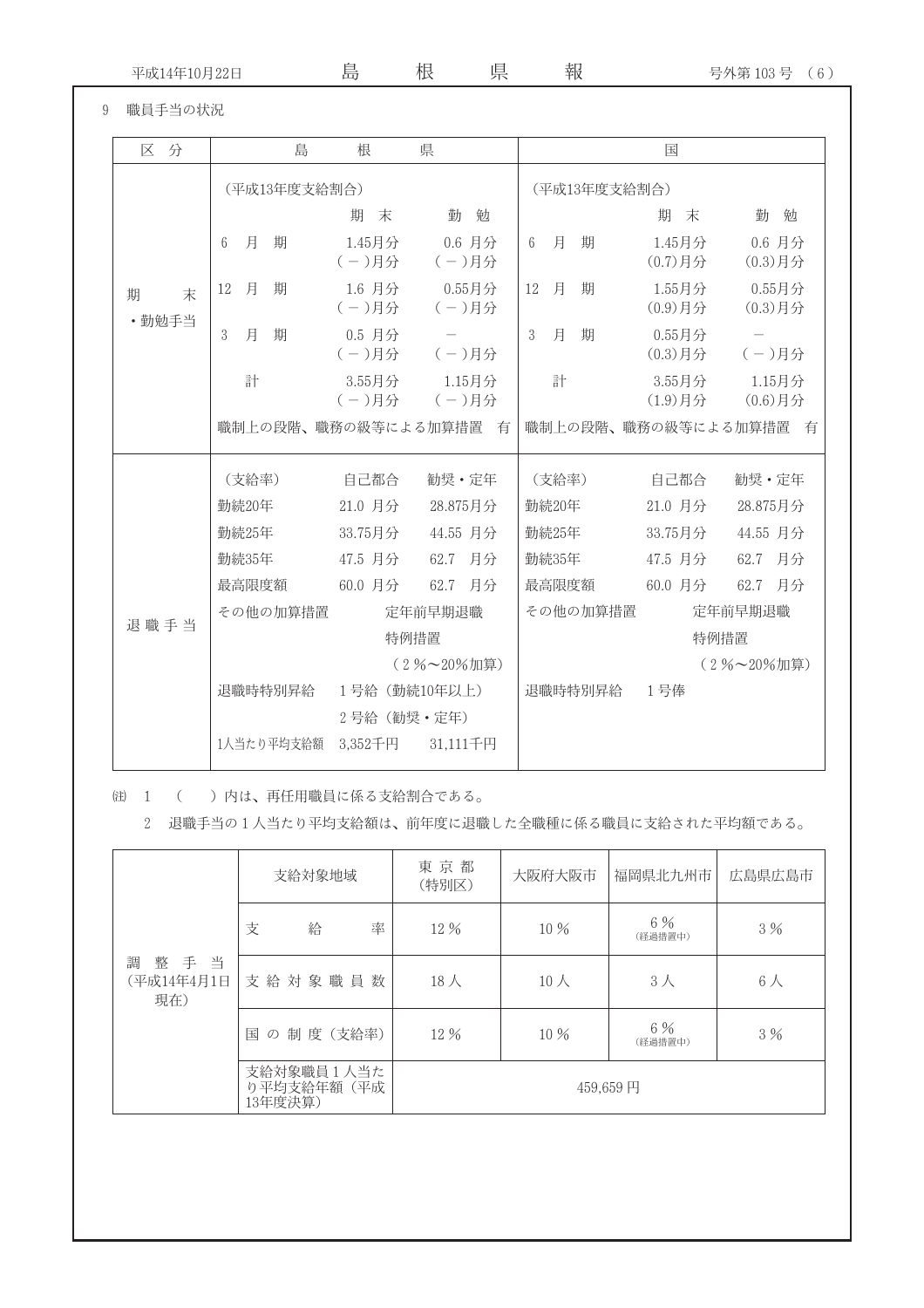県

報

島

|                    | 区                 | 分               | 職<br>種<br>全                                              |
|--------------------|-------------------|-----------------|----------------------------------------------------------|
|                    | 職員全体に占める手当支給職員の割合 |                 | 61.7 %                                                   |
|                    | 支給対象職員1人当たり平均支給年額 |                 | 88,035円                                                  |
|                    | 手当の種類 (手当数)       |                 | 85                                                       |
| 特殊勤務手当<br>(平成13年度) |                   | 支給額の多い手当        | 夜間特殊業務手当<br>教員特殊業務手当<br>医師手当<br>教育業務連絡指導手当<br>看護業務従事手当   |
|                    | 代表的な手当の名称         | 多くの職員に支給されている手当 | 教員特殊業務手当<br>教育業務連絡指導手当<br>夜間特殊業務手当<br>看護業務従事手当<br>捜査特別手当 |

|         | 平 |        | 成 13 年 | 度 | 支 | 給           | 総 | 額 | 3,549,551 千円 |
|---------|---|--------|--------|---|---|-------------|---|---|--------------|
| 時間外勤務手当 |   |        |        |   |   | 職員1人当たり支給年額 |   |   | 226 千円       |
|         | 平 | 成 12 年 |        | 度 | 支 | 給           | 総 | 額 | 3,676,212 千円 |
|         |   |        |        |   |   | 職員1人当たり支給年額 |   |   | 232 千円       |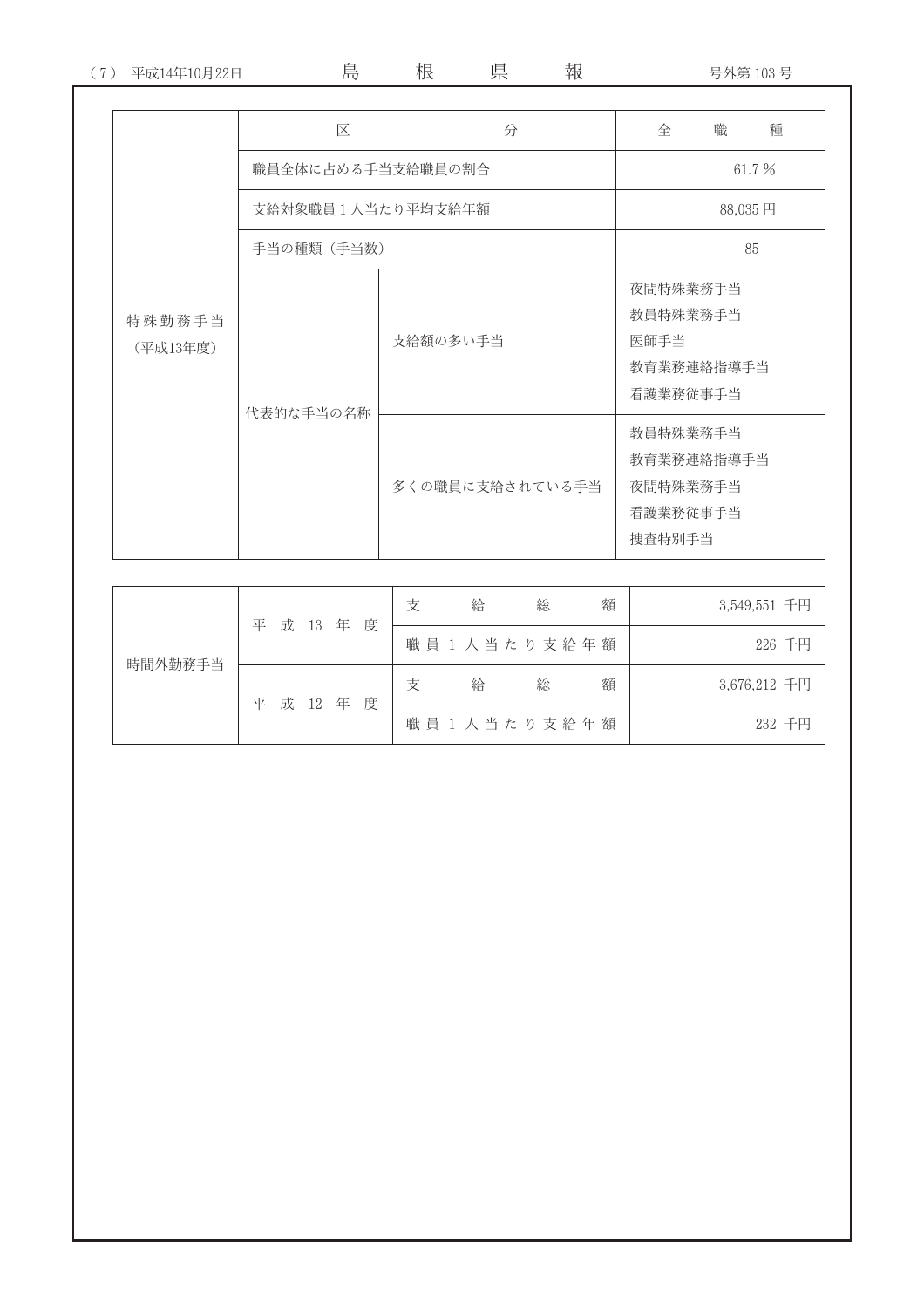島

(平成14年4月1日現在)

| 分<br>区 | 島                                                   | 根<br>県                                |                             | 国<br>の制<br>度<br>異<br>との<br>同 | 国の制度と<br>異なる内容           |
|--------|-----------------------------------------------------|---------------------------------------|-----------------------------|------------------------------|--------------------------|
|        | 配偶者                                                 |                                       | 16,000円                     |                              |                          |
|        | 扶養親族でない配偶者を有する場合の1人目<br>の子等                         |                                       | 6,500円                      |                              |                          |
|        | 配偶者以外の扶養親族のうち2人まで                                   |                                       | 6,000円                      |                              |                          |
| 扶養手当   | 配偶者のない職員の場合の扶養親族のうち1人                               |                                       | 11,000円                     | <b>U</b><br>同                |                          |
|        | その他の扶養親族                                            |                                       | 3,000円                      |                              |                          |
|        | 満16歳年度初めから満22歳年度末までの間に<br>ある子1人につき                  |                                       | 5,000円                      |                              |                          |
|        |                                                     | 基礎控除額                                 | 12,000円                     |                              |                          |
|        | 借家 · 借間居住者                                          | 全額支給限度額                               | 11,000円                     |                              |                          |
|        |                                                     | ½加算限度額                                | 16,000円                     |                              |                          |
|        |                                                     | 最高支給限度額                               | 27,000円                     |                              |                          |
| 住居手当   | 持<br>家<br>居<br>住                                    | 新築・購入から<br>2,500円<br>年<br>間<br>5<br>者 |                             | <b>U</b><br>同                |                          |
|        |                                                     | z<br>$\mathcal{O}$<br>他               | 1,000円                      |                              |                          |
|        | 単身赴任手当受給者で留守家族が借家・借間<br>に居住するもの                     |                                       | 職員本人が居<br>住する場合の<br>手当額の1/2 |                              |                          |
|        |                                                     | 全額支給限度額                               | 50,000円                     |                              |                          |
|        | 交通機関利用者                                             | ½加算限度額                                | 5,000円                      | 異 な る                        | 全額支給限度<br>額及び最高支<br>給限度額 |
|        |                                                     | 最高支給限度額                               | 55,000円                     |                              |                          |
| 通勤手当   | 交通用具 (二輪) 使用者                                       | 2 km~30km以上                           | $2,000$ 円~<br>15,800円       | 異なる                          | 交通用具の区<br>分、距離の区         |
|        | 交通用具(四輪)使用者                                         | 2 km~78km以上                           | $2,200$ 円~<br>46,200円       |                              | 分及び最高支<br>給限度額           |
|        | [特別料金等の加算措置]<br>異動により特急列車·高速道路を利用しなけ<br>れば通勤困難となった者 |                                       | 特急料金·高<br>速道路料金の<br>½相当額    | 異なる                          | 国は½相当額<br>の上限20,000<br>円 |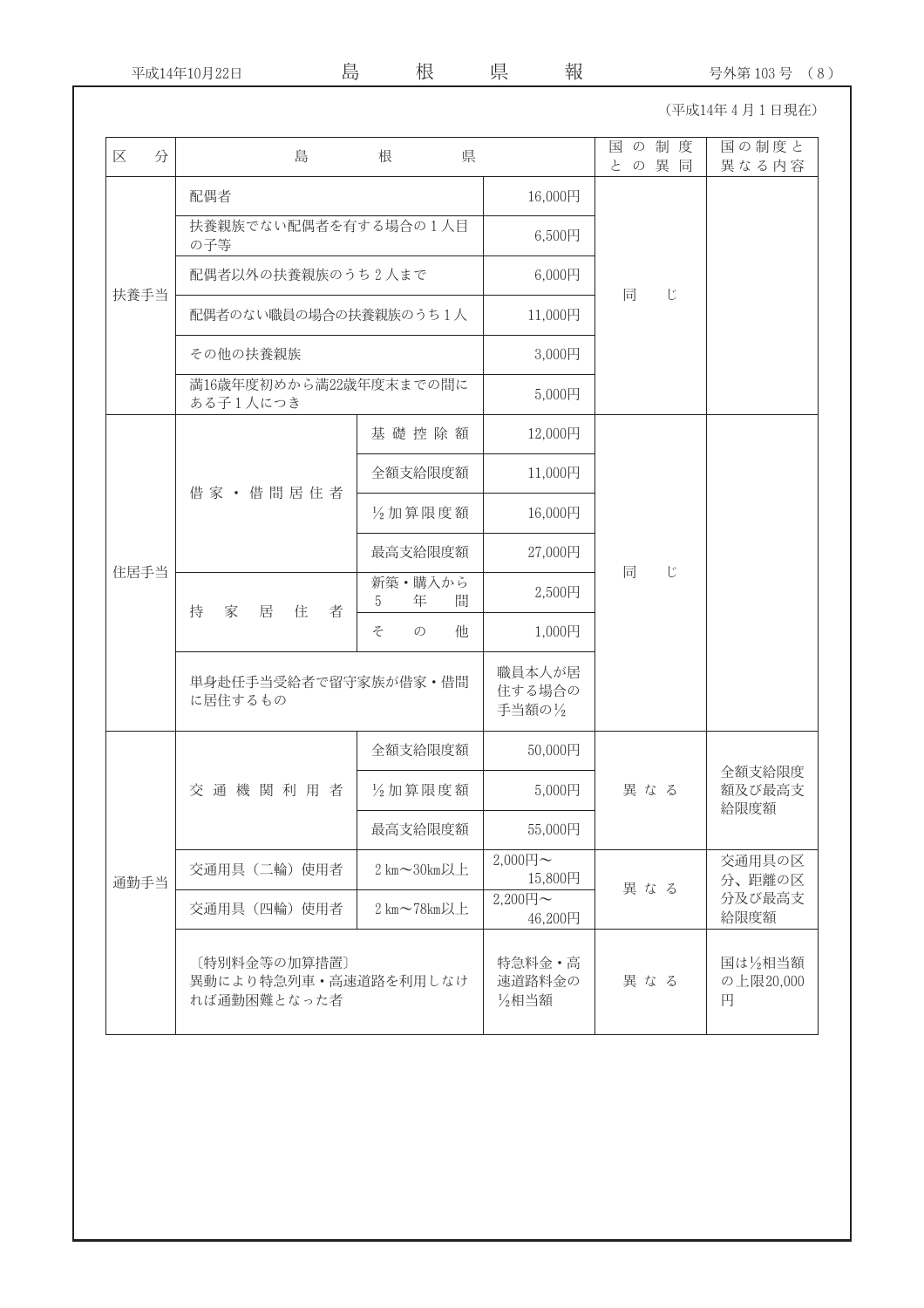| (9) |                         | 平成14年10月22日  |   |   | 島 | 根              |   | 県 | 報 |   | 号外第 103号                |
|-----|-------------------------|--------------|---|---|---|----------------|---|---|---|---|-------------------------|
| 10  | 特別職の報酬等の状況              |              |   |   |   |                |   |   |   |   | (平成14年4月1日現在)           |
|     | $\overline{\mathbb{X}}$ |              | 分 |   |   | 給              |   | 料 | 月 | 額 | 等                       |
|     | 給                       | 知            |   | 事 |   |                |   |   |   |   | 1,280,000円 (1,216,000円) |
|     |                         | 副            | 知 | 事 |   |                |   |   |   |   | 1,000,000円 ( 950,000円)  |
|     | 料                       | 出            | 納 | 長 |   |                |   |   |   |   | 845,000円 ( 802,750円)    |
|     | 報                       | 議            |   | 長 |   |                |   |   |   |   | 960,000円 ( 912,000円)    |
|     |                         | 副            | 議 | 長 |   |                |   |   |   |   | 835,000円 (793,250円)     |
|     | 酬                       | 議            |   | 員 |   |                |   |   |   |   | 770,000円 ( 731,500円)    |
|     |                         |              |   |   |   | (平成13年度支給割合)   |   |   |   |   |                         |
|     | 期                       | 知            |   | 事 |   | $6\,$          | 月 | 期 |   |   | 1.45月分                  |
|     |                         | 副            | 知 | 事 |   | $12\,$         | 月 | 期 |   |   | 1.6 月分                  |
|     | 末                       | 出            | 納 | 長 |   | $\mathfrak{Z}$ | 月 | 期 |   |   | 0.5 月分                  |
|     |                         |              |   |   |   |                | 計 |   |   |   | 3.55月分                  |
|     | 手                       | (平成13年度支給割合) |   |   |   |                |   |   |   |   |                         |
|     |                         | 議            |   | 長 |   | $6\,$          | 月 | 期 |   |   | 1.45月分                  |
|     |                         | 副            | 議 | 長 |   | $12\,$         | 月 | 期 |   |   | 1.6 月分                  |
|     | 当                       | 議            |   | 員 |   | $\mathfrak{Z}$ | 月 | 期 |   |   | 0.5 月分                  |
|     |                         |              |   |   |   |                | 計 |   |   |   | 3.55月分                  |

- (注) 1 知事、副知事及び出納長の給料月額は、知事等の給与の特例に関する条例 (平成14年島根県条例第37号) に基づき、平成14年7月1日から平成15年4月29日までの間について、給料の月額の100分の5を減額する ものであり、( )書きは減額後の額です。
	- 2 議長、副議長及び職員の報酬月額は、議会の議員の報酬の特例に関する条例(平成14年島根県条例第50号) に基づき、平成14年 7 月 1 日から平成15年 4 月29日までの間について、報酬の額の100分の 5 を減額するも のであり、()書きは減額後の額です。